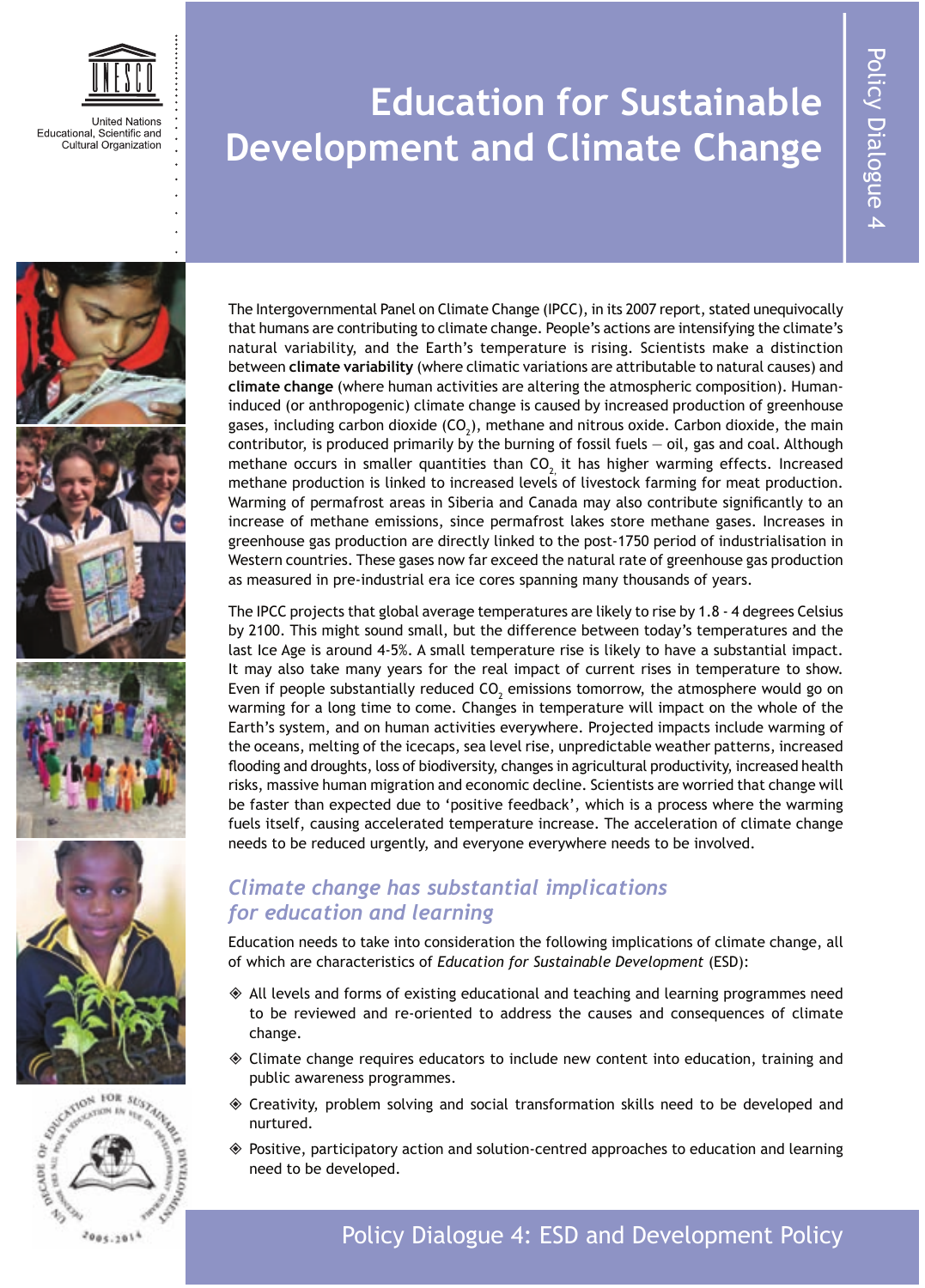#### *Re-orient education to address the causes and consequences of climate change*

Education systems everywhere will need to include a focus on the causes, consequences and solutions to climate change, if the necessary changes in society are to be effected in time. Addressing the causes and the consequences of climate change requires content and methodologies that will build capacity in society for **mitigation, adaptation,**  and **transformability**.

*Addressing the causes (mitigation)*: Since the causes of climate change are human-induced and directly linked to human actions, these actions need to be identified and changed. Education programmes can help people identify the causes of climate change, and mitigate them. Practically, this involves learning actions to reduce energy consumption, use renewable forms of energy, design and use greener technologies, make changes in consumption patterns, mitigate biodiversity loss, etc., while ensuring quality of life. At a societal and cultural level, this means *learning*

*how to change cultures, lifestyles, economies and social structures* that are based on excessive greenhouse gas production. Education systems that address climate change will promote **different cultures, aspirations, purposes, value systems** and **future visions** to those established in the  $18<sup>th</sup>$ -20<sup>th</sup> centuries (which were oriented towards expanding the consumption and production patterns that have caused climate change). These approaches to climate change education will be **transformative**, and not merely technical.

*Addressing the consequences (adaptability):* Some of the impacts of climate change are already visible, some are predicted and some are unknown. These impacts will manifest differently in different parts of the world, and governments everywhere are beginning to prioritise adaptation to climate change. Unique, locally relevant solutions and adaptation practices are needed, alongside efforts to share and transfer knowledge, social strategies, economic models and technologies that provide new solutions across the world. Consequences can be addressed at a technical level (e.g. through the introduction of new energy technologies), but will also need to be addressed at a wider societal and cultural level, where adaptation practices (e.g. new and adaptive, drought-resistant farming practices) will need to become part of, or replace, existing cultural practices and traditions. Such approaches will be **transformative,** and not just technical.

**Climate change education that takes a cultural change approach to mitigation** 



**The non-governmental organisation Japan for Sustainability has created an interactive website for children called** *Create your Future***. Transmitting information to more than 170 countries worldwide, this website contains many stories that are "New Ideas for Earth". Stories include new ways of thinking about established cultural consumption practices, such as "How to create a city without automobiles", "Buy the function and not the product" and "How to create and keep up good habits". Children visiting the site are invited to respond to the stories, to share what they think, and to try out ideas in the stories.** 

*(see [www.kidsforfuture.net/index.php\)](http://www.kidsforfuture.net/index.php)* 



*Transformative approaches to mitigation and adaptation require a change in values. The Earth Charter promotes such a change in values through education, as does the UN Decade on Education for Sustainable Development.* 

*([www.earthcharter.org\)](http://www.earthcharter.org) ([www.unesco.org.desd/education\)](http://www.unesco.org.desd/education)*

#### Education for Sustainable Development and Climate Change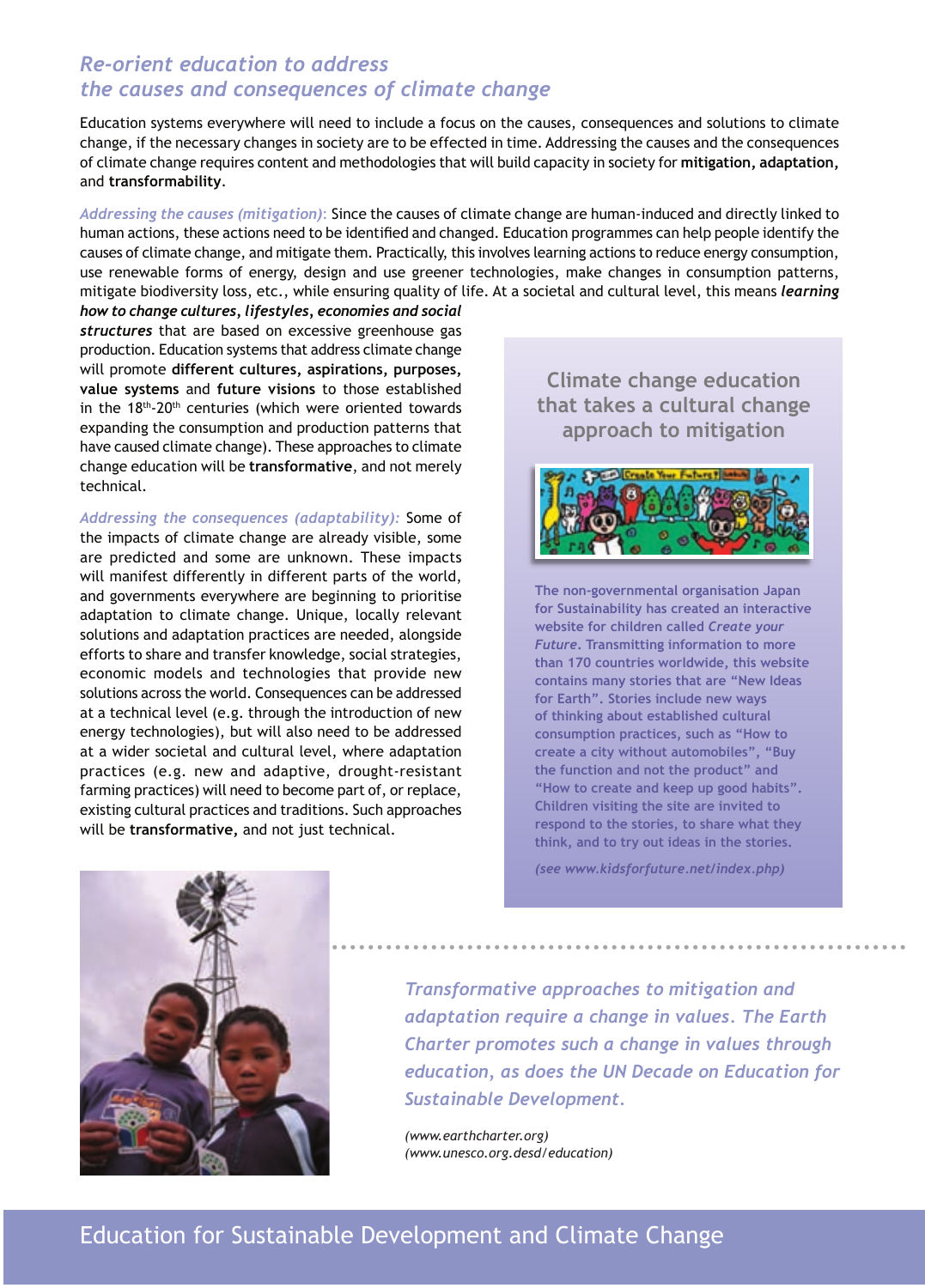#### *New concepts and content*

Climate change education requires people everywhere to understand and respond to the nature, causes and consequences of climate change. This requires ESD (see [www.unesco.org/desd\)](http://www.unesco.org/desd) programmes that attend to:

- clear distinctions between **different scientific concepts and processes** associated with climate change;
- $\Diamond$  knowledge of, and abilities to distinguish between, **certainties, uncertainties, projections and risks** associated with climate change;
- knowledge of the **history and interrelated causes** of climate change (which include *technical, scientific, ecological* and *social* dimensions; *economic*  dimensions; and *political* dimensions);
- $\textcircled{}$  knowledge of mitigation and adaptation practices that can contribute to wider social transformation towards sustainability, including abilities to participate in such practices;
- knowledge of **consequences** and what is being learned about mitigation and adaptation to climate change;
- good understanding of the **time-space dynamics** of climate change, including the delayed consequences that current greenhouse gas emissions hold in store for the quality of life, security and development options of future generations;
- understanding of **different interests** that shape different responses to climate change (e.g. business interests, consumer interests, farmers' interests, political interests, future generations' interests, etc.) and abilities to critically judge the validity of these interests in relation to the public good; and
- critical **media literacy** to address the causes of overconsumption and develop capacity to make better lifestyle choices and to participate in climate change solutions.

#### *Values, creativity, problem solving and social transformation skills*

Simply introducing new content about climate change science, causes, consequences and solutions will not be an adequate response to climate change. Central to processes of mitigation, adaptation and transformation are *new values*, *creative thinking* and *problem solving skills*. These skills require learners to engage in critical analysis of

causes and consequences, creative proposals for possible solutions to problems, testing of new solutions and evaluation of the outcomes. This requires ESD teaching and learning methodologies that are **participatory**, **experiential**, **critical** and **open-ended**.

#### *Practice and solution-centred approaches*

As time is of the essence in reducing the production of greenhouse gasses, and in preparing societies for adaptability to risk and physical environmental change, climate change education also needs to be **practice-centred** and focused on **solutions**. Learningcentred actions for change are needed (e.g. learning to implement energy saving measures), so that learners can *experience* and *reflexively review* their participation in climate change solutions. Such methodologies are culturally situated and learner-centred. They require teachers to have a good knowledge and understanding of their content and possibilities. For effective change, such participatory, practice-centred methodologies need to be well researched and prepared to ensure maximum benefit and real engagement with change. These approaches should provide learners with positive ways of contributing to the future to avoid 'doom and gloom' approaches to climate change education. They should provide hope for the future.

#### **Practice and solution-centred climate change education**

**UNICEF, in partnership with UNESCO and other UN agencies, is developing an Environmental Education Resource Pack to help children understand the links between the physical environment and health, education and development. It focuses on child-centred activities that involve children in wind energy water pumps, using solar technologies to reduce indoor air pollution, planting food gardens, irrigation water testing and treatment, and other adaptation and risk management practices.** 

**(see [http://www.ungei.org/resources/files/](http://www.ungei.org/resources/files/EERP_modular_contents_web.pdf) [EERP\\_modular\\_contents\\_web.pdf\)](http://www.ungei.org/resources/files/EERP_modular_contents_web.pdf)**

**In India and Africa a 'handprints for change' project is being developed to involve learners in actions for change.** 



**(see [www.handsforchange.org\)](http://www.handsforchange.org)**